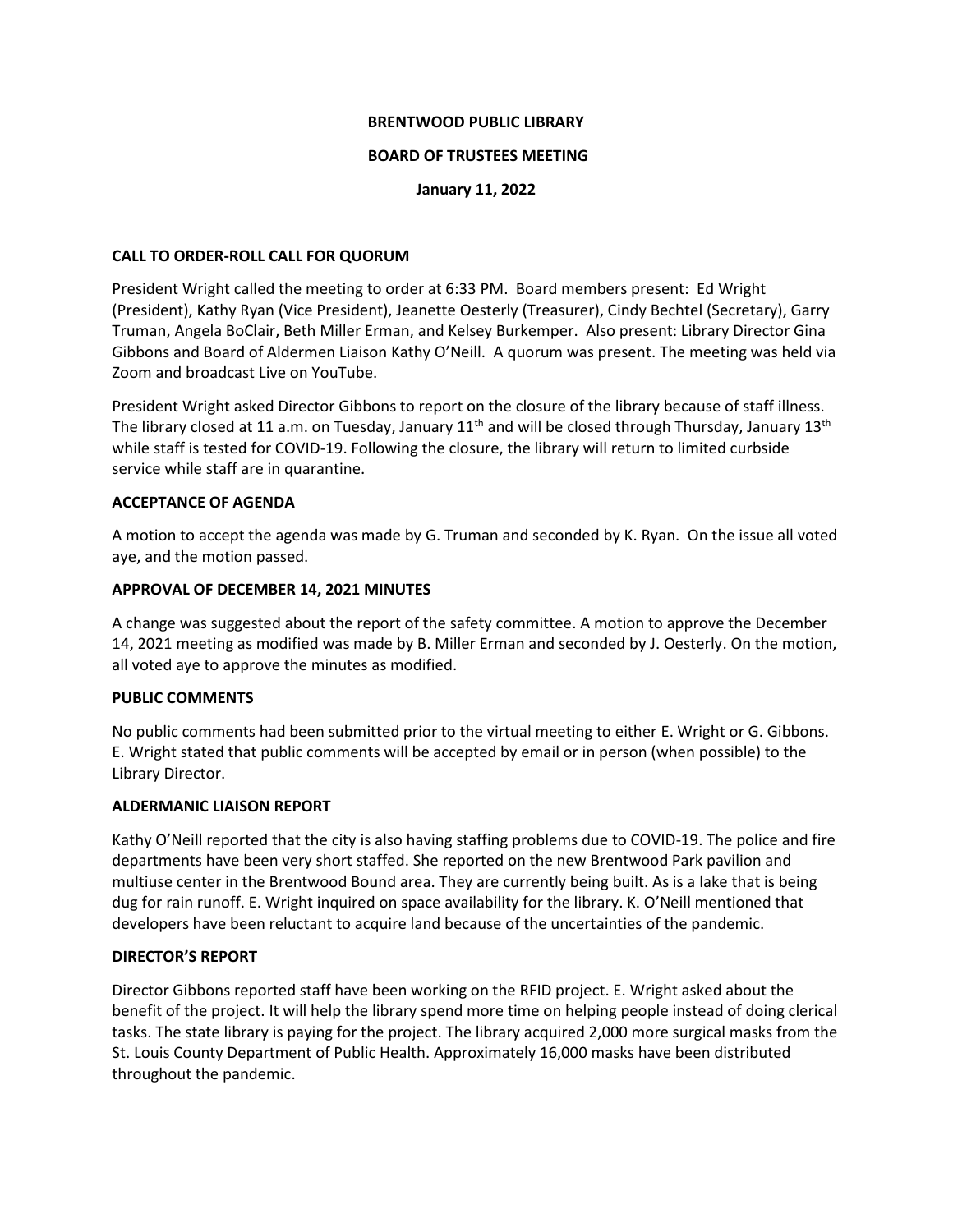### **OLD BUSINESS**

Subcommittee Assignments for 2022: The Facilities, Safety, and Employee Handbook will stay the same. We will add a Library Advocacy subcommittee with E.Wright, G.Gibbons, and a library staff member to K. Ryan as members. B. Miller Erman will join midyear after finishing another commitment. The Community committee will look at new ways to connect with the community through schools, senior organizations, service clubs, churches, etc.

Safety Plan: B. Miller Erman reported on the visit of police officers to the library to perform a safety assessment. They recommend having standard operating procedures for various scenarios with the public and training staff on them. They offered to help with staff training and to help with testing our panic buttons since we have never used them before. C. Bechtel reported on the meeting with the fire department at the library to give their safety assessment. They are going to provide us with a key to the metal gate in the lobby. They are also going to review our current fire plan and help us update it. We will need to reach out to them to help train staff on fire extinguishers and basic first aid. It was suggested that the committee look into a visit and some training by the Brentwood paramedics.

Library Facilities: The facilities committee is in negotiation with the architectural firm. There is a plan to meet before the next board meeting.

Employee Handbook: There was a discussion on the change to the section on education reimbursement. Language changed from calendar year to a 12 month period. B. Miller Erman motioned to approve the change and C. Bechtel seconded. The change passed with all members voting aye.

Library Vaccination Mandate: After the lawyer reviewed the Vaccination Requirement policy, they recommended adding a line about medical and religious exemptions to be given to the director. With the addition of that line, C. Bechtel made a motion to adopt the policy. It was seconded by G. Truman. All aye.

#### **TREASURER'S REPORT**

J. Oesterly reported that library has received approximately 350,000 in revenue from Ad Valorem taxes. The accountant has not reconciled December so she will send financial reports when they are completed. The library was billed for rent/capital improvements/benefits for 2021. J. Oesterly will give a tutorial on reading our financial reports after we have finished the auditing process for the 2021 books.

#### **NEW BUSINESS**

No new business for January

#### **ADJOURNMENT**

The next Board meeting is scheduled for Tuesday February 8, 2022 at 6:30 PM. With business complete, a motion to adjourn the meeting was made by J. Oesterly and seconded by K. Ryan. On the issue, all voted aye and the meeting was adjourned at 7:21 p.m.

Respectfully submitted,

Gina Gibbons